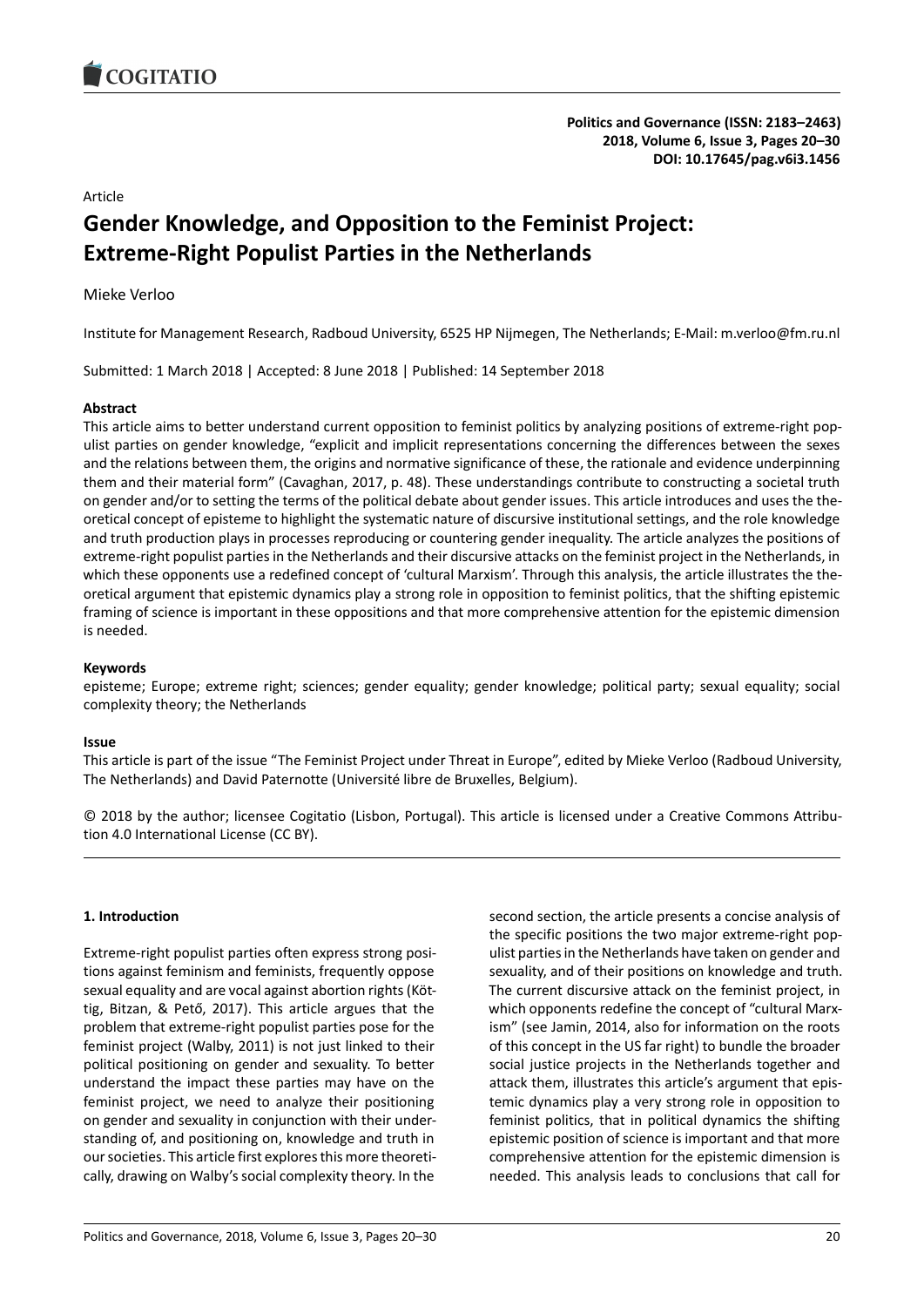more attention to the analysis of gender knowledge in grasping the damaging potential of extreme-right populist parties for the feminist project in Europe.

# **2. Truth Claims, Power and Feminist Politics**

All political projects, whether pushing for social justice and equality or against it, whether striving for societal change or actively engaging to conserve a certain status quo, need stories, framings of what they do and why, in order to focus their activities, mobilize followers and leaders, and find out which alliances can work for them and which resources and opportunities they can access (Lombardo, Meier, & Verloo, 2009; Tarrow, 2011). Thus, they need and benefit greatly from comprehensive narratives that compellingly articulate what is currently wrong and needs to change or what is worthwhile conserving, why that is, and which actors and institutions are currently constructing the world in a right or wrong way for their project. Good stories increase political projects' chances of successful mobilization and action. Such stories are stronger and more useful if they offer not just a compelling diagnosis, but also an articulated prognosis showing visions, objectives, strategies and potential measures to push for, or activities to engage in. They are also stronger if they are credible, that is, if these stories make a convincing truth claim about what constitutes our reality.

To better understand the current opposition to feminist politics in Europe, it is thus crucial to investigate not just which actors are against it or where they find their resources, but also what kind of comprehensive and credible narratives are used as part of these oppositional activities. To do so, this article builds on the social-movement concept of (master) frames (Benford, 2013), and links it to the theoretical concept of episteme to highlight the role knowledge and truth production plays in processes that reproduce or counter gender and sexual inequality. In doing so, it also underlines the systematic nature of the discursive institutional settings involved. The aim is to improve our understanding of opposition to the feminist project in Europe and of the role that the discursive dimension of power plays in this opposition.

At the heart of the discursive dimension of power is what Giddens (1984) calls "signification", the meaning given to reality using interpretative schemes, or, in other words, the social definition of reality: what is what, and what is its role in our social world. This signification dimension of power is highly significant in opposition to feminist politics. Signification is not reducible to the normative: there might be different understandings of who "is" a parent in our society (and that in itself is indeed a normative positioning), but such a signification can be combined with different normative positions on who is a "good" or "proper" or "normal" parent. Signification is a power dimension in its own right because of its power to define reality. In the words of Thomas and Thomas: "If men define situations as real, they are real in their consequences" (1928, p. 572). Signification's specific strength is that it can fly under the radar: it defines not how the world should be―or at least this is not the obvious message―but how it actually "is". Successful signification involves making real truths. If the world "is" a certain way, this establishes a truth about reality, reducing the available options on how to act upon and within the world (Verloo, 1992).

To understand opposition to feminist politics, a crucial and obvious part of the signification dimension is the way gender and gender relations are defined, understood and given meaning. This is extremely complex. Gender relations are multilevel and multidimensional, located in all social domains, and deeply connected to other social relations. And as the world is deeply social, none of this is fixed, and everything is in flux. Human beings make conscious decisions about this gendered world and their positioning in it, but often just routinely follow the gendered tracks or scripts that history provides in their contexts. These omnipresent gendered tracks or scripts provide deeply engrained truths about gender and gender relations. In all domains of life, the gender-unequal configurations of the past offer the material that people use to live their lives, and provide the words and signs people use to be accepted and understood by others. In doing so, people reproduce and to some degree reorganize these gendered tracks, these gendered words, this gendered world. Knowledge and truth on all dimensions and levels of gender thus is a crucial part of gender relations and of gender inequality regimes. As gender permeates all dimensions of social life, everybody can be seen to have their own particular "gender knowledge", and their "durable gendered assumptions are enmeshed in local understandings of 'mainstream' issues and local practices" (Cavaghan, 2017, p. 43). Such knowledge on gender combines answering the signification question, "what is gender?", with normative positions on when and how gender is done "right" in often hard-to-untangle ways, and establishes and enacts truths about gender.

Feminist collective action―focused collective political pressure to change an element of gender inequality regimes―has always included feminist knowledge production on what gender is, on how to understand the gendered world, and has introduced new truth claims about gender. New concepts have been developed in feminist collective action that enable distancing from the scripts which are constitutive of gender inequality regimes. Feminist consciousness-raising groups (and other separate "public" spheres, see Fraser's critique of Habermas, 1990) were set up precisely to create spaces where women could develop new meanings of what is it to be a woman, or be feminine, in a patriarchal world. The second wave excelled in developing new institutions (however temporary) solely devoted to feminist knowledge production and the transfer of such knowledge: bookshops and publishing houses, libraries, archives, journals, radio and television programs,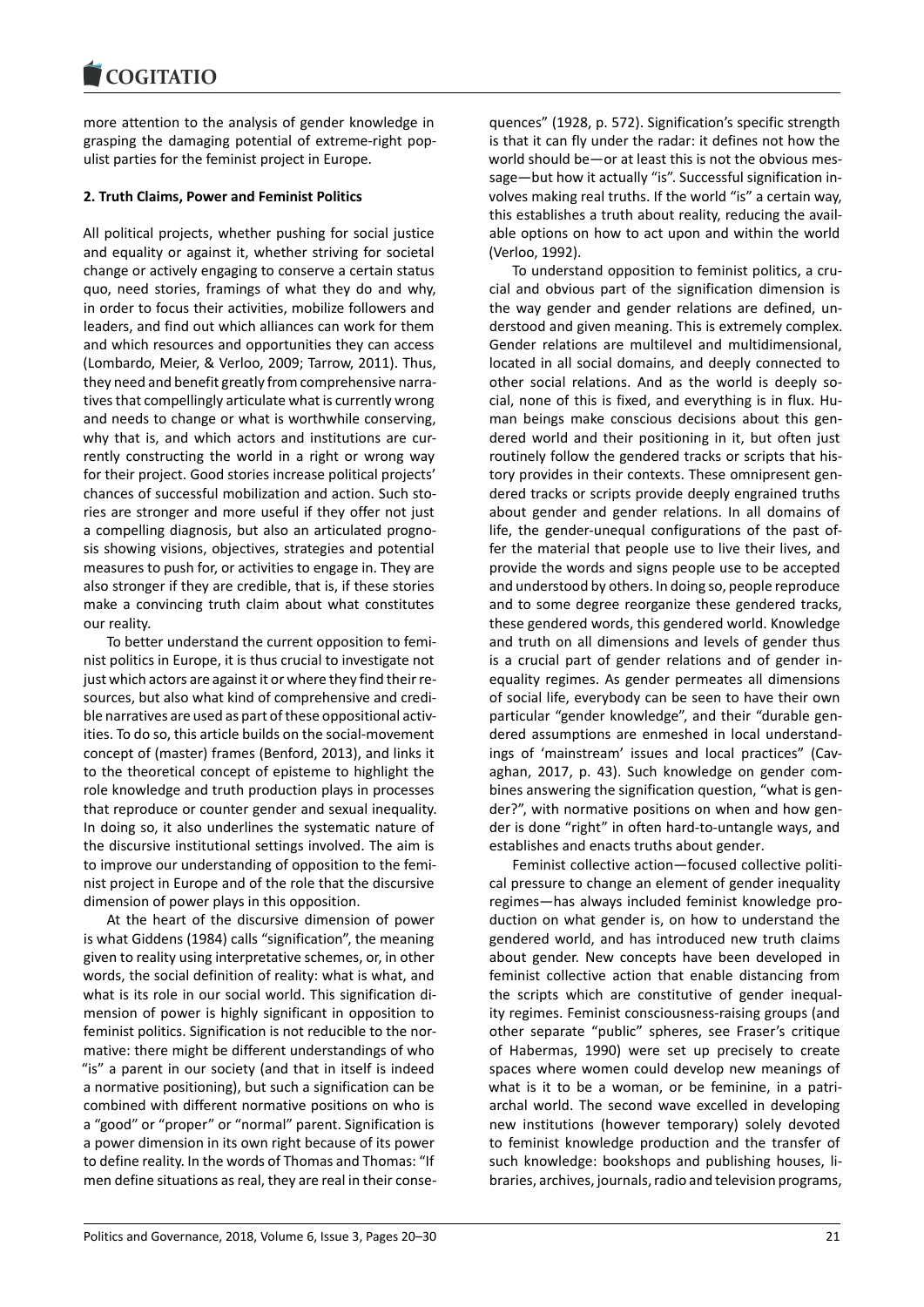movies and movie production and distribution companies, new branches in churches, education programs, and women's and gender studies research and teaching (Evans, 1995). In the 21st century, we see similar (and some ongoing) initiatives, although they are not as often independent of larger institutions: feminist blogs, academic gender studies programs, gender training, and courses against gender stereotyping in schools (McLean & Maalsen, 2013).

As a project to change society, feminism has played and continues to play an important role in producing knowledge and truth about gender that is compatible with, and useful for, the fight for social justice. This knowledge comprises *non-essentialist* understandings of gender, *empirical* data on the lives of people disaggregated on gender, race, class, and sexuality, and understandings of the *dynamics* of gender inequality in and across domains (including the role of knowledge) and of the *intersectional* dynamics between different regimes of inequality such as class, ethnicity/race and sexuality (see also Disch & Hawkesworth, 2016). Feminist gender knowledge is embedded in broader understandings of the world and of how inequalities are made and conserved (Brown, 2006), about the world at large and about how societal change comes about.

Opposition to feminist politics can target all women or only specific groups of women at intersections of other inequality regimes such as class, sexuality or race (Farris, 2012; hooks, 1981; Puar, 2013; Wekker, 2016). When opposition to feminist politics takes the form of a political project to change society, as recently seems to be happening in Europe and the Western world (Kuhar & Paternotte, 2017; Verloo, 2018), it engages prominently in activities of knowledge production about gender and gender relations that fit its goal (Kuhar & Paternotte, 2017). To better understand opposition to gender+ equality and feminist politics, we therefore need to analyze where and how which knowledge on gender is produced, and how the truth claims of opponents to gender equality and social justice become credible or dominant. Aside from analyzing what these actors do and say, a good starting point for this is to identify the domains in which this knowledge production and transfer happens. This article argues that there is a domain, here called episteme, where such knowledge and truth production forms the core of several major institutions.

In this article, gender knowledge will be understood as:

Explicit and implicit representations concerning the differences between the sexes and the relations between them, the origins and normative significance of these, the rationale and evidence underpinning them and their material form". (Cavaghan, 2017, p. 48)

Oppositions to "gender" then also are projects of "alternative knowledge production" (Bracke & Paternotte, 2016, p. 144), which produce *knowledges* that can―and

should―be compared to other knowledges (such as those within the feminist project).

### *2.1. Knowledge and Truth Production and Societal Domains*

Social complexity theory (Walby, 2009) is a promising way of addressing issues related to opposition to feminist politics (Verloo, 2018), because it offers a set of concepts (path dependency, co-evolving, positive and negative feedback loops) that theorize how changes in one system relate to changes in other systems. Walby distinguishes four domains―economy, polity, violence and civil society―that together constitute society. The four domains work as separate systems, each with their own dominant actors and institutions, and they function as each other's environment, meaning that changes in one domain impact other domains. A simple example of this is how changes in the polity―say the coming to power of parties that loosen restrictions on capitalist exploitation―have a strong impact on the economy―because they strengthen actors and institutions that exploit workers. I here propose a differentiation within what Walby calls the domain of civil society. More specifically, I propose to distinguish episteme (a system that produces and organizes knowledge and truth, located strongly in social fields such as religion, education, media and research) as a fifth and separate domain.

#### *2.2. Episteme as a System*

While all societal domains have a discursive dimension underpinning their rationale and modus operandi―or, probably more accurately, they contain sets of struggles over rationales and modi operandi resulting in the temporary hegemony of some of them―episteme is the one domain whose whole *raison d'être* lies in the discursive dimension of society: defining the meaning of life, not to mention reality, knowledge and truth. In this domain, we find several powerful institutions, those dealing with religion, sciences and education, and media being the most important ones. These institutions have mechanisms in place that create knowledge and truth claims, as well as mechanisms for transfer of these. They also impact opportunities for creating knowledge and truth on gender. Changes in these epistemic institutions are related to changes in domains such as polity, economy and violence. More specifically, these changes impact the emergence, strength or success of opposition to feminist politics. Opposition to feminist politics is shaped by the emergence of oppositional ideas about sex and gender and its success depends on the strength of the actors and institutions producing or successfully claiming oppositional gender "truths".

*Religion*, as a set of social institutions, is based on assumptions that god-given truths exist and are transmitted to believers through mediators such as priests. Religions always have specific institutions and elites that pro-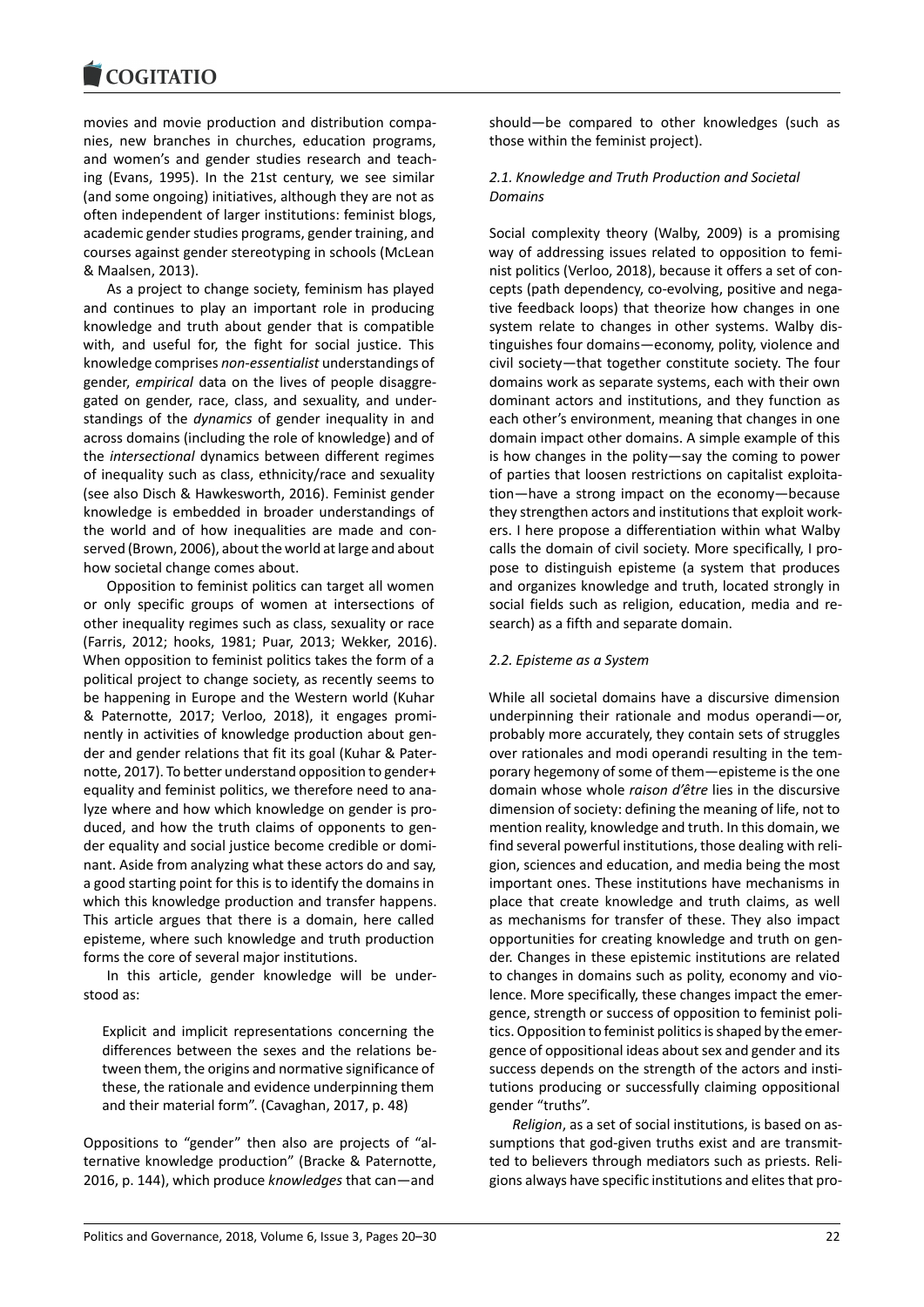duce, guard and transfer their truths (beliefs) to their followers, and these may or may not be given space by the polity in which they operate. Obviously, the more space they are given, the stronger their truth-claiming power and the weaker democratic control over it. All religions have specific understandings of gender relations that are predominantly essentialist (meaning that they see a godgiven nature of who men and women are as dual and complementary categories of human beings that have different, god-given roles in society). These essentialist and heteronormative truths on gender are often combined with sanctions on deviations. Before the Enlightenment, religion was the primary and dominant institutional actor that produced (gender) knowledge about society. It also dominated educational institutions and had their own media for knowledge transfer. Though secularization diminishes this power, religion kept some of this truth power, as well as many of its educational institutions and media, even after the Enlightenment, however. Religion's truth-constructing power is strongly connected to positions religious actors acquire in the polity (like the Catholic or Orthodox churches, Islamic religious actors or Hindu religious elites have in some countries), and to the ways in which they can acquire powerful positions in the economy (see US tax exemptions that enrich US churches), or have state-sponsored violence at their disposal as a sanction measure (Islamic imams in Islamist sharia states). In Europe, the oppositional drive of the centralized Roman Catholic church is well documented, as is its essentialist understanding of sex, sexuality and gender (Kuhar & Paternotte, 2017). Even more importantly, in these times of secularization religious institutions have been observed to shift "from God to science", substituting their oppositional truth claims from god-given dogmas or biblical discourse, to what appears to be a rational, scientific discourse molded into reassuring and populist common-sense statements (Kuhar, 2015, p. 87). A strong example of this is the current oppositional religious discourse against "gender theory" that originates in the writings of the last three popes and a network of actors around them (Case, 2016), and is found in oppositional actions against feminism and sexual equality across many Catholic countries in Europe (Kuhar & Paternotte, 2017).

*Media* is a set of institutions dealing with information as something of value, and with the transfer of information. They can be profit based or not, meaning that the value of information can be that it is sellable or otherwise valuable. Media is a strong intermediary institution in society that transfers and translates knowledge and truths produced in other domains to society at large. Media institutions create knowledge by combining information elements and presenting them in various appealing ways. Media institutions are often segregated, reaching certain specific segments of the population (think of the Dutch system of public broadcasting based on religious and political cleavages). This enables them to create intersubjective truths based on an assumed common ground. In the current mediascape, a high frequency of statements (in a segregated media context) seems the main driver of truth production: truth is produced if enough people say it. Media institutions are also increasingly commercial and dominated by market logic. The emergence and widespread use of social media has introduced a new logic in all media (Van Dijck & Poell, 2013), leading to information bubbles, "echo chambers" (Sunstein, 2018) or "discursive cocoons" (Alvares & Dahlgren, 2016) in which truth claims can be made and validated without a rational basis, creating what some call a post-truth society. A better term would be post-rational truth society, as it is not the truth that has disappeared, but the facts and arguments producing it. The concept of post-truth politics refers to intricate links between the polity and media by which powerful media support hegemonic (or wannabe hegemonic) polity actors making truth claims that are not based on rational facts. It also refers to polity-media configurations that deliberately create confusion so as to facilitate non-fact-based but regime-friendly truth claims (Pomerantzev, 2014). Media's truth-constructing power is strongly connected to accessibility (the higher the accessibility, the stronger the potential truth-claiming power, hence the power of social media), and to powerful institutional actors' support or restrictions in other domains such as the polity or economy (censorship, monopolies, resources).

*Sciences* as a set of institutions is based mostly on rationality, considered the only proper way to acquire knowledge, combined with objectivity (or refutability), setting the institutional conditions for developing knowledge and scientific truth. The Enlightenment has given science the dominant role of knowledge and truth production in the Western world, and this has been extended to education and educational knowledge transfer. Yet that rationality has many faces. Within science there are paradigms that adhere to a principle of proof, preferring the collection of objective facts and the quest for causality, and paradigms that adhere to a principle of questioning, preferring the power of argument and logical thinking. A paradigm that takes this questioning to the point of not assuming any reality before thought is called poststructuralism. The concept of co-production (Jasanoff, 2004) transcends these different competing paradigms by arguing that the ways in which we know and represent the world are inseparable from the ways we choose to live in it. The current production of knowledge on gender can be found across all these paradigms.

Knowledge production in academic and educational institutions is currently challenged in many ways. The neoliberalization of academia has seriously limited the potential for slow science and education and now offers incentives for researchers and teachers to base their decisions on a market logic (Ferree & Zippel, 2015). Moreover, a number of scandals have harmed science's reputation of integrity in pursuing its goals (Stroebe, Postmes, & Spears, 2012). Those disciplines that have the study of sex and gender at its core (women's studies in the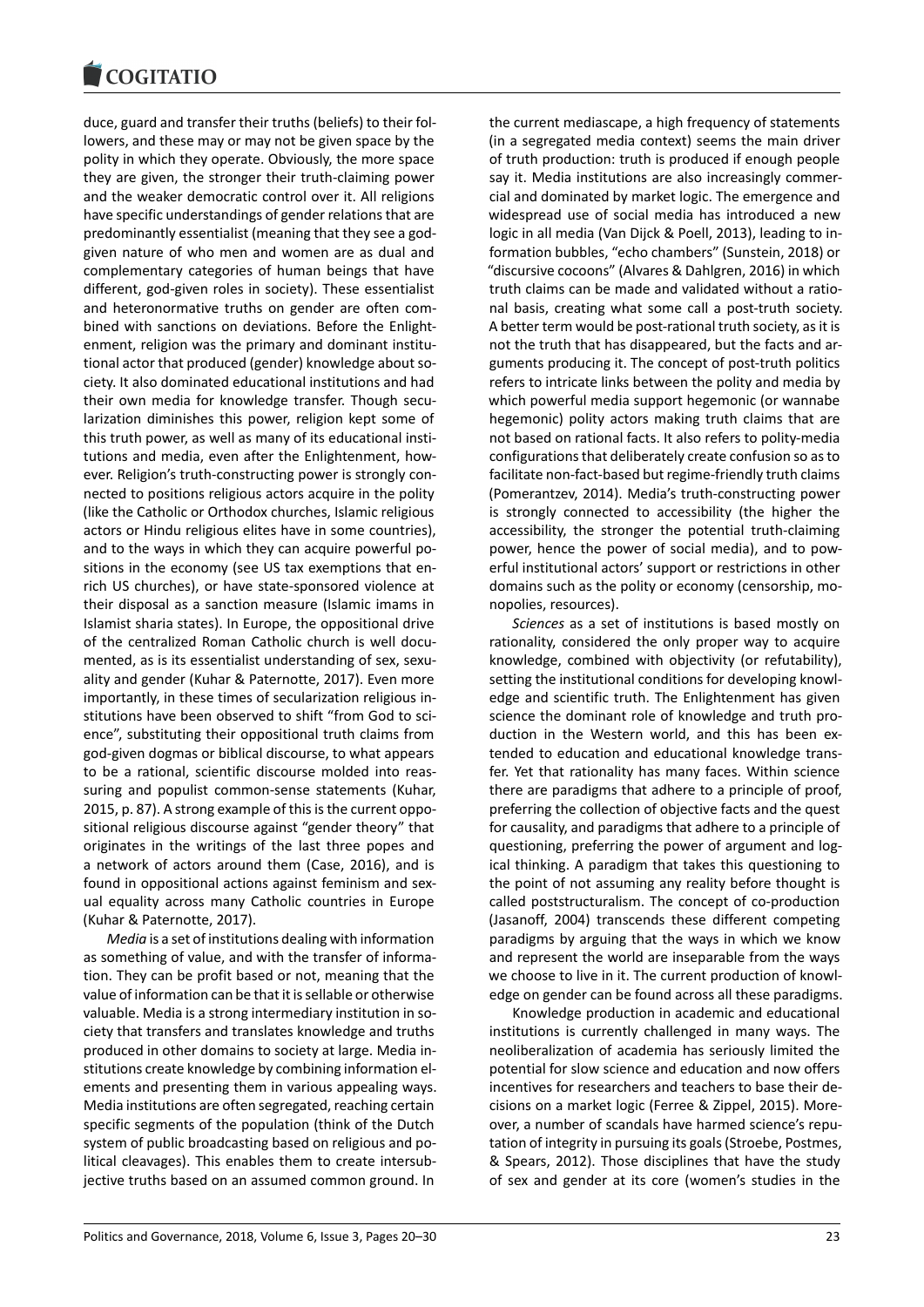#### COQUIATIO

past, gender studies or gender and diversity studies in recent times) have shown how mechanisms such as old boys' networks, numerical gender inequality in high academic positions and the low status of women academics and gender studies are detrimental to the production of much-needed knowledge on gender-inequality processes. At present, the reduced funding for the social sciences and humanities, the sharp increase of precarious labor in academia (Ferree & Zippel, 2015; Poggio, 2018; Viseu, 2015) and the endangerment of autonomous research by market logic and political interference (Grimm & Saliba, 2017) all decrease the status and authority of these disciplines and the overall democratic transparency in knowledge production and transfer.

This short discussion on the role of the three main epistemic institutions in the production of knowledge shows that religion's role should not be neglected, because a new master frame with strong Catholic roots has an observable impact on opposition to the feminist project in Europe. It also shows that new media developments have contributed to post-rational truth politics, and that the space in academia to further develop gender knowledge that is useful to counter gender inequality is shrinking.

In the next section, I will illustrate how opposition to the feminist political project for social justice and equality is affected by (discursive) actions of extreme-right political parties in the Netherlands, not just directly, by the ways these parties oppose "gender", but also indirectly, by the positions these parties take on epistemic institutions and truth production.

### **3. The Gendered Politics of Knowledge in Extreme-Right Populist Parties**

There are several reasons why it is interesting to analyze the gender knowledge of extreme-right populist parties. One is because of the combination of extreme right and populism. Populism in politics claims that certain attitudes or concepts (such as ''the people'' or ''the nation'') are collective, even without evidence of this (Krämer, 2014). The key characteristics of populism, such as simplification or an aversion to complexity (Krämer, 2014; Mueller, 2016), the use of more conflictive anti-elitist messages (Ernst, Engesser, & Esser, 2017) and their antipluralist and often authoritarian (Taguieff, 1997) perspectives are interpreted here as epistemic positions that favor certainty over inquiry or reflection, and conflict over deliberation. In Europe today, populism takes a largely extreme right-wing direction (Alvares & Dahlgren, 2016; Mouffe, 2005). The anti-pluralist and authoritarian tendencies of populist parties at the far-right or extremeright end of the political spectrum are even stronger.

A second reason is due to the specific links that extreme-right populist parties have to epistemic institutions, particularly the media and religion. While mainstream media and social media have become the dominant sites for political debate in late modern democracies, the link between populist parties and especially new media, but also classic media such as tabloids and radio talk shows, is even stronger, and there is substantial resonance between these media and the above-noted populist characteristics (Alvares & Dahlgren, 2016; Ernst et al., 2017). The concept of media populism―the media's use of populist stylistic and ideological elements, viz. the construction and favoritism of in-groups, hostility toward and circumvention of the elites and institutions of representative democracy, reliance on charisma and (group-related) common sense and appeal to moral sentiments―points at this resonance as a factor reinforcing populist parties (Krämer, 2014). Media populism is potentially effective through its priming, its impact on cognitive schemata (representations of the social order), particularly those on social differentiation and identity (Krämer, 2014).

A third reason is that extreme-right populist parties can be closely linked to religious groups with strong essentialist gender knowledge such as anti-gender ideology or anti-gender theory, and, if so, can act as strong diffusion channels for such knowledge.

To illustrate this article's argument that the epistemic dimension of opposition to feminist politics deserves more attention, the next two sections will look at specific statements on gender knowledge and on epistemic institutions from extreme-right populist parties in the Netherlands. I will first look at positions taken on sex, sexuality and gender, then at positions taken on knowledge, knowledge production and truth. The Netherlands scores high on gender equality indices (see EIGE index where it ranked fourth among the EU member states in 2015). The two Dutch extreme-right populist parties that will be discussed are the Partij voor de Vrijheid (PVV), led by Geert Wilders, and the Forum for Democracy (FvD), led by Thierry Baudet. Both are seen as successful in influencing the positions taken by other parties (Bale, Green-Pedersen, Krouwel, Luther, & Sitter, 2010; Schumacher & Van Kersbergen, 2016).

### *3.1. The Politics of Knowledge in Two Dutch Extreme-Right Parties: Sex, Gender and Sexuality*

Wilders started his PVV not as a regular party with members, but as a "movement" in 2004, after he left the Liberal Conservative party (VVD) over the Dutch (and EU's) strengthened ties with Turkey (Vossen, 2017; Witteveen, 2017). Like other populist parties, he argues against "the elite" (Mudde, 2007) using a strong populist rhetoric. The main item on his political program is to stop the "Islamization" of the Netherlands, seen as driven by "mass immigration" and accommodation of Muslim citizens through multicultural politics (PVV, 2012). On economic and welfare-state issues, the positions taken are on the left; on law and order or on "small" government, his positions are on the right of the political spectrum. While formally defending supposed Dutch/Western values such as reason and equality, he simultaneously at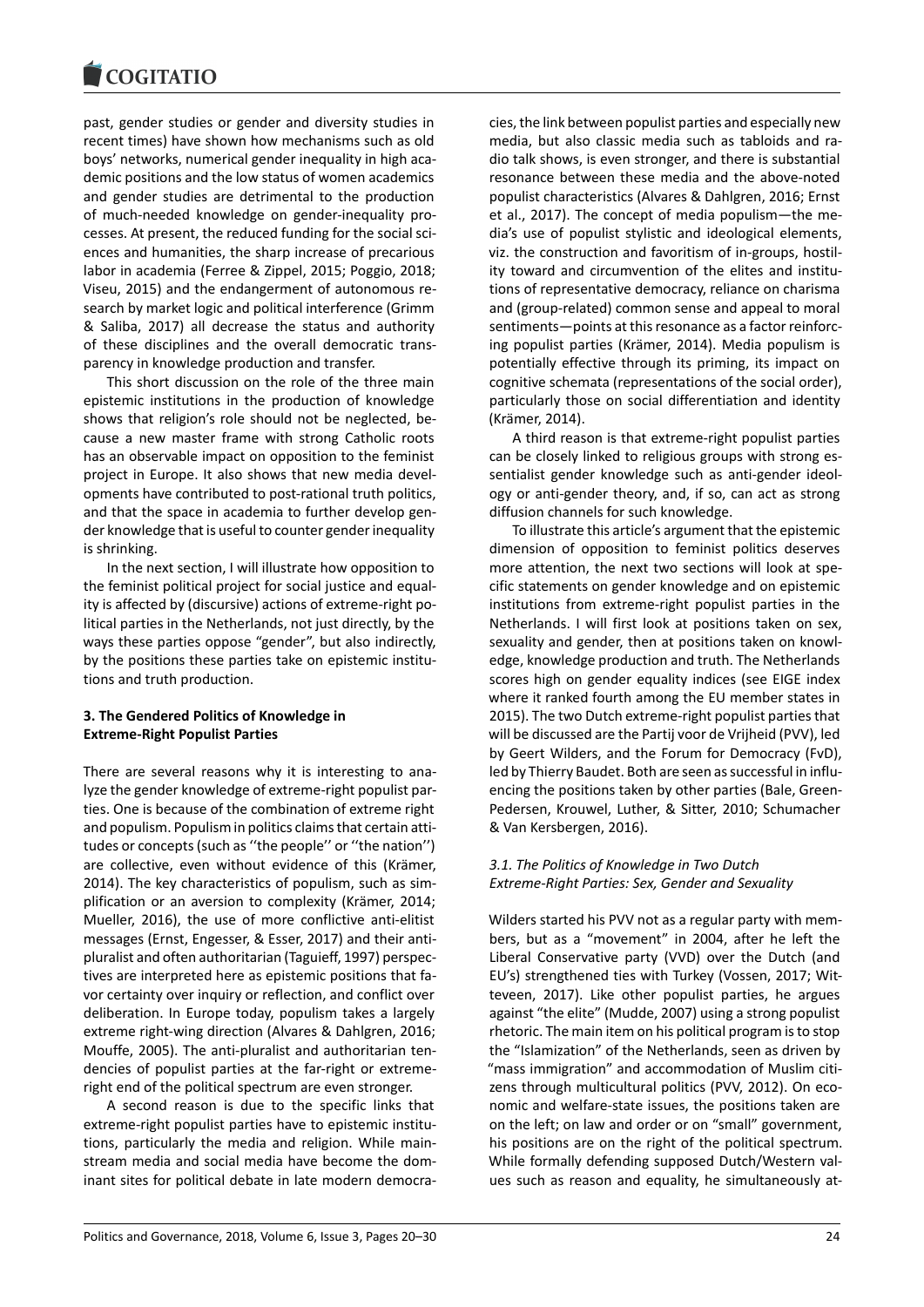tacks existing institutions such as parliament, universities or courts as "fake" (Witteveen, 2017). After the elections of 2017, the PVV has 20 seats in parliament (out of 150), making it the second-largest party.

On gender and sexuality, the Netherlands is seen as an outlier in the European extreme-right landscape, because Wilders' PVV does not endorse homophobia or the promotion of traditional gender roles as much as extreme-right parties in other European countries do (see Norocel, 2011). Instead, the PVV embraces forms of homonationalism (Puar, 2013) and femonationalism (Farris, 2012) by declaring the Netherlands a country proud of its sexual and gender equality, if not for the Muslim migrants who supposedly do not support these quintessential "Dutch" values. At first sight, gender and sexuality appear to be a non-issue for this party, hardly mentioned in their program or in their parliamentary interventions. De Lange and Mügge (2015, p. 74) conclude that "the PVV cannot be qualified as neo-traditional, modern-traditional or modern due to a lack of statements on classical gender issues". This conclusion is correct as far as the party's direct statements in their programs go. The latest PVV election program, in 2017, only one page long, did not mention gender and sexuality issues at all, and was a mix of positions: against Islam and against the European Union, against development aid, for direct democracy and lower taxes, for reversing some austerity measures and for strengthening law and order.

Based on the literature (Mudde & Kaltwasser, 2015), the following can be said about the PVV's "gender knowledge": gender and sexual equality has already been achieved in the Netherlands, except for groups that refuse this and threaten the progress made (read: Muslims). As the party considers the status quo to be fine and adheres to a liberal understanding of what governments should do (very little), they oppose all gender- and sexual-equality measures. The PVV formally supports full gender equality, but does not consider it a high priority and does not want the state to "force" society to become more equal (Mudde & Kaltwasser, 2015). It states that they do not consider women to be a "weak" group that needs state protection, and therefore it opposes all positive discrimination, affirmative action or other "diversity nonsense" (Mudde & Kaltwasser, 2015, p. 28; PVV, 2012, p. 25). They are "for gender equality", but against "gender equality measures".

Based on this positioning and unlike De Lange and Mügge (2015), I would rather argue that the PVV is against gender equality. I argue that denying existing gender inequality when there is clear evidence of it (Portegijs & van den Brakel, 2016) is a particular form of opposing gender equality (Verloo, 2018). PVV's femo- and homonationalism adds a further oppositional element, as it does

not come with an interest in women's rights or sexual rights, but with an interest in blaming parts of the Dutch population. Femo- and homonationalism are obnoxious forms of window-dressing that do not go together well with real action on furthering feminism (see more in the analysis below).

To illustrate the gender knowledge of the PVV, I performed two analyses: (a) one of the PVV's website<sup>1</sup>, and (b) one of the PVV's votes in parliament<sup>2</sup>. The website analysis (https://www.pvv.nl) showed that gender and sexuality are indeed not a frequently stressed element, and that references to gender and sexual equali[ty](#page-5-0) are almost always strategically linked to sta[te](#page-5-1)ments about Muslims or Islam. Opposition to gender equality measures is unconcealed, though. When claims for more gender equality or proposals for gender equality measures are mentioned, it is to showcase them as either superfluous or ridiculous, as Beertema, MP, says: "while the politically correct elite is worrying about getting one or two more female professors or with the need for genderneutral toilets in kindergartens, Islamic mass immigration is destroying what we achieved" (2016, October 2, author's translation). This illustration shows how the gender and sex status quo is seen as unproblematic, how measures therefore are unneeded, and how the only stated problem is Islam as a threat to sex and gender equality. The PVV never presents itself as an ally to feminism. Whether arguing for a strong punishment for female genital mutilation or offering positive statements about women's emancipation, the core position is always that gender equality has already been achieved in the Netherlands, and that gender equality is a defining feature of the Dutch national culture which has to be defended against "foreign" influences, most notably Islam. The PVV predominantly defends gender equality (using the Dutch label of women's emancipation) as a weapon against the alleged "Islamization" of Europe. This position has already been observed for other politicians such as Rita Verdonk (VVD MP and cabinet minister before she started her own party that never made it to parliament), or Ayaan Hirsi Ali (Roggeband & Verloo, 2007), but in the last decades the PVV is the strongest political voice about this. The link between gender equality and Islam is made by depicting Dutch women―often referred to as "our" women, "our" mothers, "our" girls―as feeling or being threatened by the "islamization" of the Netherlands. Such references obviously exclude many Muslim Dutch citizens from being "seen" by the PVV as Dutch. In a speech in Parliament, Wilders said: "we are the Netherlands, and this is our country. And we will reclaim it. Starting today. We will not accept our women and daughters being harassed by you" (2016, September 21, author's translation). The "you" in this quote is meant to

<sup>1</sup> The website analysis (https://www.pvv.nl), performed 15–18 January 2018, involved a keyword search using the following words: *vrouw*, *emancipatie*, *gender*, *wetenschap*, *homo*, *diversiteit*, *Marx* (woman, gender, science, homosexual, diversity, Marx). The texts that had these words were analyzed for their argumentation about gender and sexual equality. The extensive website contains party information and short texts, speeches by Wilders, texts from parliamentary interventions of PVV party members, as well as some newspaper clippings.

<span id="page-5-1"></span><span id="page-5-0"></span> $<sup>2</sup>$  The analysis of the votes in parliament was done for the period 2010–2016 with the same keywords, using the watstemthetparlement.nl website, a</sup> political-sciences and quality-journalism project led by Tom Louwerse, Amsterdam University (Louwerse, Otjes, & van Vonno, 2018).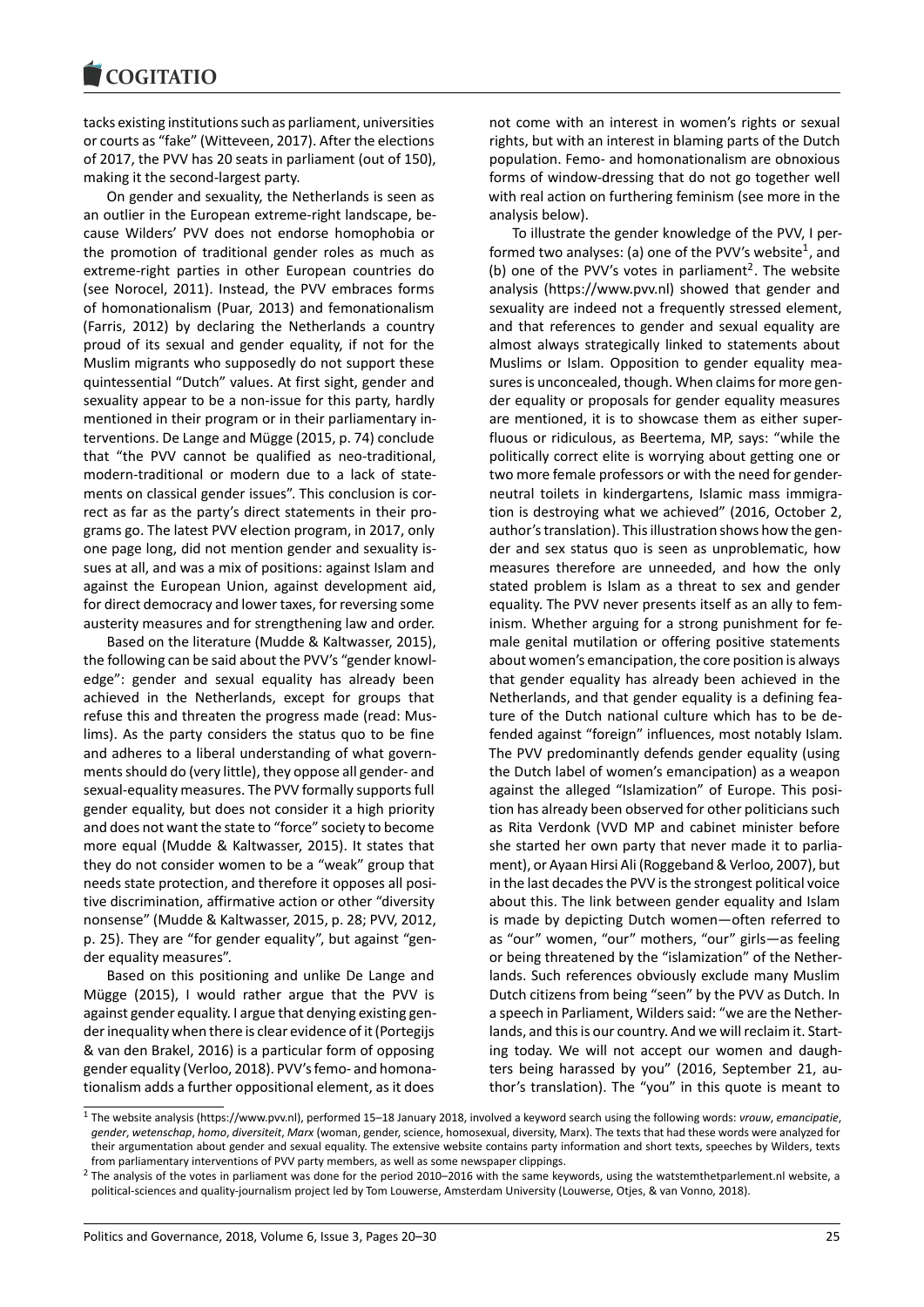#### COQUIATIO

be Muslims. This femonationalist position is a de-facto position against gender equality. It should not be interpreted as a position to support women, but only as a position to attack Muslims, because there is no mention whatsoever that women who suffer such attacks should be supported.

The position taken by the PVV on gender equality is increasingly mirrored by other, large and influential parties. Recently, for instance, the Christian Democrats (CDA), in contrast to many of that party's positions since the 1970s, claimed that "women have been equal to men for centuries in our Judeo-Christian society" (Witteveen, 2017) in a very PVV-like argument about how migrants or Muslims threaten gender equality.

The analysis of the PVV votes in parliament (https:// watstemthetparlement.nl) confirmed most of these findings. The rare votes in favor of women are about the medical domain: access to midwife care (2011, February 17) and sex-specific medicine (2013, December 19). They do not side with the occasional propositions of orthodox Christian parties to restrict abortions (2012, December 11). Other than that, I found no votes in favor of anything related to gender equality policy, measures or budget. On gender equality, the PVV voted against having better indicators, programs for low-educated women, policies against child marriages, and anything on gender equality in development aid. They vote against diversity policies in the police and the army, arguing that all diversity policy is discrimination (2015, April 30). Their femonationalism shows in an initiative to ask for research on "the consequences of 'mass immigration' on sexual and gender equality" (2011, November 22, quotation marks added). Their position on sexual equality runs parallel but is slightly more open: they sometimes vote for a higher budget (2013, December 5) or specific measures against homophobia in schools (2011, June 28). Yet they have also voted against a higher budget for sexual equality (2012, April 3). Their homo-nationalism shows in their voting against evaluating a program on tolerance on homosexuality for migrants (2013, April 16), asking instead for "recognition that Islam is an obstacle to sexual equality" (2011, June 28), voting against a joint approach to hate crimes (meaning across several discrimination grounds) (2011, June 28) and voting in favor of special sanctions against asylum seekers that threaten gay or lesbian asylum seekers (2015, December 15). The PVV's femonationalism and homonationalism show in a strong preference for using gender and sexual equality to blame or sanction "Islam" or "migrants", while nothing is offered for improving the situation.

Thierry Baudet's FvD is more recent than the PVV, developed out of a think tank founded in 2015. In 2010, while he was still a PhD student, Baudet published an oped in a Dutch quality newspaper critiquing the European Court of Human Rights, sparking a long public and academic debate (Oomen, 2016). He started more directly engaging in politics by (unsuccessfully) mobilizing for a referendum on the European Union (2013) and more successfully mobilizing for a referendum on the trade association with Ukraine in 2015, using the then-new law on advisory referenda (Vossen, 2017). As a think tank, the PVV also commissioned the FvD to report on the need for referenda in Dutch politics.

As the FvD is very new and has only two MPs since March 2017, it is hard to make a sound assessment of their positions. Similarly to the PVV, sex and gender is a non-issue in their official program. They are very active outside of parliament, though. Baudet and MP Hiddema have used newspaper interviews to directly ridicule feminism and to argue against sexual equality and in favor of keeping the country white. There have been anarchofeminist attacks on Baudet's house which diverted the following public discussion. Since the beginning of 2018, the party has seen strong internal turbulence and a high turnover of important internal positions.

This brief analysis of the "gender knowledge" (Cavaghan, 2017) of extreme-right populist parties in the Netherlands shows that the PVV's position is problematic for the feminist project. Their femonationalism and homonationalism are rooted in their belief that Islam is the only threat to gender and sexual equality, their denial of the problem of gender inequality and their refusal of state responsibility for gender equality. In short, they oppose feminism. For the FvD, it is a bit too early for a serious assessment, but there are clear resonances with the PVV, and both its MPs do not refrain from misogynistic, racist and homophobic statements. To understand the parties' full position, however, it is also necessary to look at what they say and do about knowledge and on knowledge production. This is the topic of the following section.

### *3.2. The Politics of Knowledge in Two Dutch Extreme-Right Parties: Science, Truth and Politics*

Extreme-right parties in Europe are not only united in their position against Islam, but also their position against specific forms of progressive politics and against the knowledge on which that progressive politics is based. This position is articulated strongly in relation to education and to academia, especially the social sciences. One of the concepts used to address the latter is "cultural Marxism", which fits into their argument as follows: there is a specific form of current "Islamization" that uses a more "cultural" strategy enabled by a change in mentalities caused by "cultural Marxism" (Jamin, 2014). In this framing, "cultural Marxism" is a set of tools used by "leftists" and "globalists" to promote a multicultural society and attack all discourses that oppose such a project. It is a diagnosis of an internal threat in Western societies that is seen as supporting the "Islamic invasion" (see also Allen, 2014). The destruction of "our societies" is thus not only seen to be threatened by Islamization but also by this "cultural Marxism". This opens a space for opposing and attacking the social sciences and humanities, explicitly including gender studies.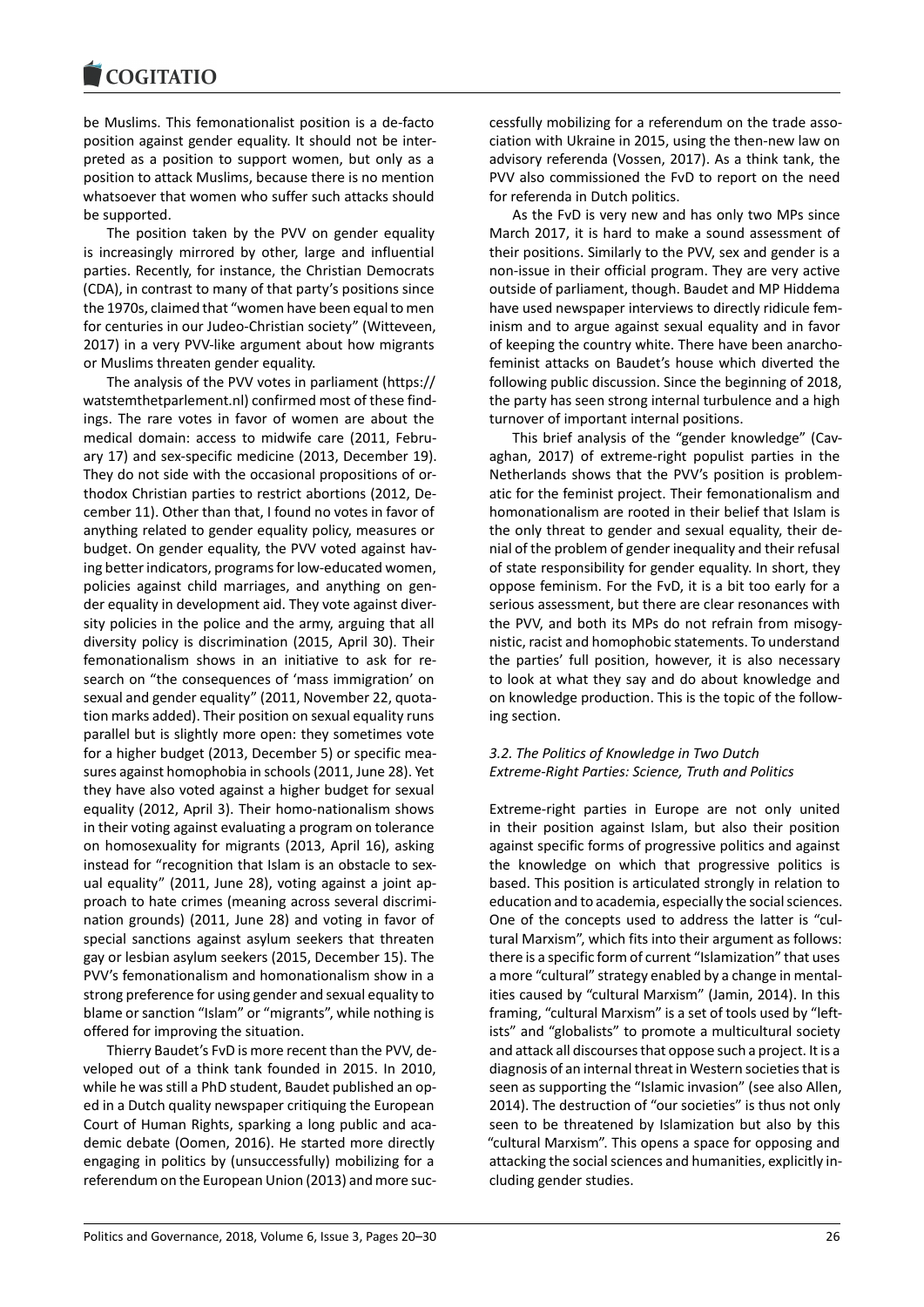Comparing the two parties, this position on knowledge is predominantly and most explicitly taken by the new FvD, although it resonates strongly with positions taken by the PVV. What they have in common in their populist anti-elite stance is that they see schools and universities as part of the elite, and as part of a "leftist cabal" that has taken over society. Since its beginnings, the PVV consistently argues in parliament (voiced most strongly by MP Beertema) that Dutch education is politically biased towards leftist and progressive perspectives, that this is "indoctrination" and that especially the PVV is "demonized" by educators all over the country. This translates into positions taken against the social sciences, against gender studies and in favor of more applied technical sciences. It is also linked to a demand that anyone teaching should refrain from taking political positions―this alongside a contradictory demand that teachers should "support Dutch culture", according to Beertema in several speeches in parliament (2015, May 21; 2001, September 29; 2016, November 3). The PVV's initiative to ask for a code of conduct in academic research on political motives (2013, December 17) was not supported by any other party (only by one ex-PVV MP). The argument for this initiative was again their claim that science and education too often take an ideological (read: left) perspective. Evidence for this is never provided.

Some academics linked to the FvD have joined in to elaborate on the supposed existence and origin of this so-called cultural Marxism. They do so in the public sphere by publishing op-eds in major newspapers and on blogs where they use hyperbolic language. Paul Cliteur, professor at the Law Faculty in Leiden, published a blog post entitled "Cultural Marxists will not rest before you are subjected" that was warmly received in farright communities. This blog post depicts cultural Marxism (following Yiannopoulos, 2017) as a "political ideology" based on Gramsci and the Frankfurter Schule which "took over" universities in the 1960s and 70s. In this view, "cultural Marxism" is not a scholarly perspective but an ideology that is "continually finding new groups of oppressed people and that depicts anyone who questions this as a racist or Nazi" (Cliteur, 2017). Because, in their framing, "cultural Marxism" is the entry point for the destruction of society through Islamization, this move links projects for social justice, such as the feminist project (including gender studies), directly to the potential destruction of society. It enables seeing feminism and gender studies (and anti-racism for that matter) as enemies of society. Since March 2018, Cliteur is the director of the Renaissance Institute, which is the scientific institute of the FvD. He continues to be invited for prominent talks by prestigious Dutch academic institutions such as the Royal Academy of Sciences. Cliteur has been joined by other Dutch academics such as Eric Hendriks (University of Beijing, later Bonn), who―in an oped in a quality newspaper―depicts the Chinese Cultural Revolution as the most extreme expression of this cultural Marxist ideology (2017). While statements such as these have also received severe criticism, they have managed to define "cultural Marxism" as a reality in Dutch society. As a result, concepts such as intersectionality, white privilege, diversity or institutional racism are now heavily politicized and are drawn into the public debate that the FvD has started, often on their terms. Right-wing online media thrive on the polarization these debates have induced, and they therefore act as important diffusion channels.

As the FvD is a very small party (2 seats out of 150), the strength of FvD's framing of knowledge production is not linked to their influence in parliament. Their strength lies in influencing public debate and in weakening the reputation of the social sciences and humanities, and the position of scholars working in these disciplines. The position both the PVV and FvD take on knowledge production and on education and science is especially problematic because their claim of "indoctrination in education and social sciences", or of a "cultural Marxist" conspiracy in education and social sciences is unfounded, yet already successful. Worse, this claim also functions as a shield against any critique, especially from anyone linked to the social sciences and humanities. Any critique is just further direct proof of the "bias" against them. Moreover, the serious reputation damage to the social sciences caused by the success of their "frame" of "cultural Marxism" hinders the future production of feminist knowledge and the future transfer of feminist knowledge to society.

#### **4. Conclusion and Discussion**

This article has focused on struggles about gender knowledge, arguing that more attention for the epistemic dimension of debates on gender and sexuality is needed to understand the threat to the feminist project coming from extreme-right populist parties. The example of extreme-right populist parties in the Netherlands illustrates this article's argument that epistemic dynamics play a strong role in opposition to feminist politics. In contrast to earlier research (De Lange & Mügge, 2015), this article argues that extreme-right populist parties in the Netherlands do take a position on gender equality. These parties, the PVV and FvD, take the femonationalist and homonationalist position that gender (and sexual) equality has been achieved for those parts of the population that matter to them and is only threatened by the actions of those parts of the population that they do not see as part of the Dutch nation. By excluding Muslim Dutch citizens and Dutch citizens with a migration background from the Dutch nation, they already take an antifeminist position. Moreover, their anti-feminist position also shows in their consistently voting or acting against gender equality measures, and their consistent denial of the existence of gender inequality.

The analysis also shows how the shifting power position of epistemic institutions such as the sciences is of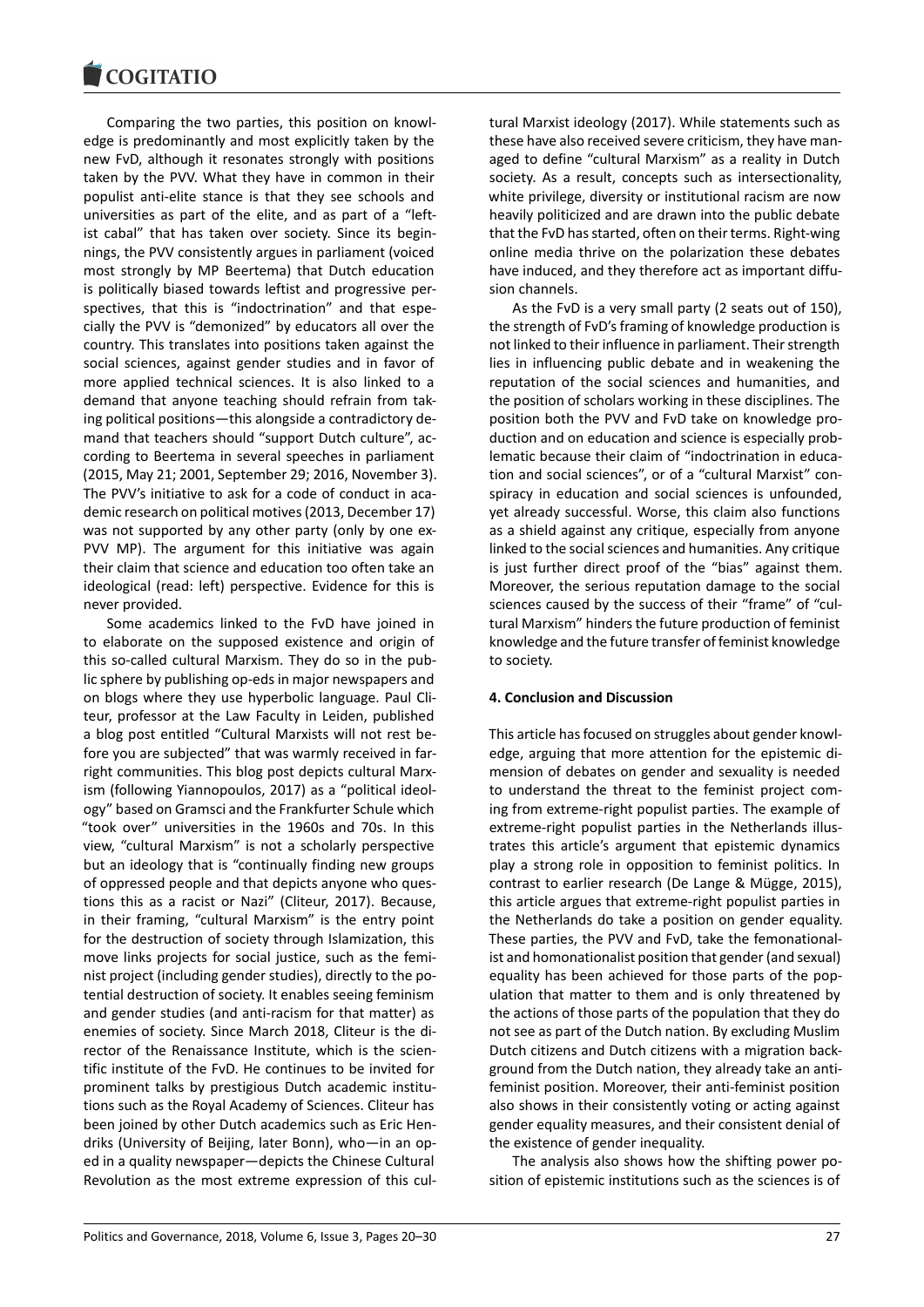crucial importance in the political dynamics around gender and sexuality. Extreme-right populist parties are consistently campaigning to frame science, especially the social sciences and education, as extremely biased and as part of the Islamist threat to the nation. This is directly harmful to debates on gender and racial inequalities, but also further weakens the already low status of the social sciences, creating a positive feedback loop in which the more the academic quality of social sciences research is attacked, the easier it becomes for them to attack academic research about gender, ethnicity or sexuality with results unwelcome to them. Extreme-right actors flat out deny that gender-studies knowledge is cognitive or rational at all, reducing it to a set of (in their view) despicable normative positions. Unfortunately, this attack is potentially successful because gender studies has always been seen as merely normative, and academic paradigms such as poststructuralism and constructivism can play into these kinds of arguments. Moreover, under the currently dominant market logic in academia, the need to claim absolute knowledge in order to acquire funding also diminishes the space for critical reflection on knowledge and knowledge production (creating another feedback loop). The two Dutch extreme-right populist parties do not link to epistemic master frames (Benford, 2013) from Catholicism, such as the "gender ideology" frame. Their only reference to religion is in blaming Islam for the (coming) destruction of Dutch society. The frame of "cultural Marxism" they use, however, has similar potential to fuel opposition to the feminist project, and its roots in the US far right also enable cross country alliances. Both parties take a strong position against "elite" media, even if they also profit from them―the FvD has profited much from publishing op-eds in one of the Dutch quality newspapers.

Based on the theoretical argument and the empirical illustrations in this article, I argue that more comprehensive attention for the epistemic dimension is needed. Even if these parties are not in government or, like the FvD, are still very small, they have a strong impact on public debates and on positions taken by larger parties. And even if many of the positions taken on gender knowledge by these parties are weak or even nonsense by academic standards, it would be a mistake not to pay attention to them. We need to reclaim the political engagement of gender and sexuality studies. In these times, any technocratic positioning of gender equality is a trap. Four things are especially needed: In the short term, there is a need for more direct responses by gender scholars in public debates. In the longer term, we need to (re)develop and improve the transfer of feminist positions on knowledge politics. Thirdly, we need more research on how neoliberalism and other broader political developments feed into the disavowal of the social sciences and gender studies through their fueling of polarization and false certainty. And lastly, we need stronger action to safeguard the social sciences and humanities' status and resources. Aside from continuing our efforts to better understand oppositional dynamics to gender equality and social justice, we need to make the struggle between knowledges on sex, gender and gender inequality a topic of research, even under circumstances that decrease both the autonomy of social-sciences and humanities researchers and their potential for successful truth claims. There is an ongoing need to see the emergence and positioning of truth claims on gender relations and gender equality as one element of a dynamics of gender inequality in which different actors, institutions and strategies participate, and now is the time we need to understand and map the changing configurations of allies and opponents in politics, civil society, economy and academia.

#### **Acknowledgments**

Mieke Verloo is grateful for comments on previous drafts provided by the participants of the ECPR Joint Sessions participants in the Nottingham 2017 Workshop on Exploring the Dark Side, initiated and chaired jointly with David Paternotte. The quality of the article has also greatly benefitted from critical comments by Koen Vossen, Sylvia Walby, and Andrej Zaslove.

#### **Conflict of Interests**

The author declares no conflict of interests.

#### **References**

- Allen, C. (2014). Islamophobia and the crises of Europe's multiculturalism. In E. Toguslu, J. Leman, & I. Mesut Sezgin (Eds.), *New multicultural identities in Europe: Religion and ethnicity in secular societies*(pp. 213–231). Leuven: Leuven University Press.
- Alvares, C., & Dahlgren, P. (2016). Populism, extremism and media: Mapping an uncertain terrain. *European Journal of Communication*, *31*(1), 46–57.
- Bale, T., Green-Pedersen, C., Krouwel, A., Luther, K. R., & Sitter, N. (2010). If you can't beat them, join them? Explaining social democratic responses to the challenge from the populist radical right in Western Europe. *Political studies*, *58*(3), 410–426.
- Baudet, T. (2010, September 20). Het Europees Hof voor de Rechten van de Mens vormt een ernstige inbreuk op de democratie [The European Court of Justice is a serious infringement on democracy)]. *NRC Handelsblad*. Retrieved from https://www.nrc.nl
- Benford, R. D. (2013). Master frame. *The Wiley-Blackwell encyclopedia of social and political movements*. Retrieved from https://onlinelibrary.wiley.com/doi/ pdf/10.1002/9780470674871.wbespm12
- Bracke, S., & Paternotte, D. (2016). Unpacking the sin of gender. *Religion and Gender*, *6*(2), 143–154.
- Brown, W. (2006). American nightmare: Neoliberalism, neoconservatism, and de-democratization. *Political theory*, *34*(6), 690–714.
- Case, M. A. (2016). *The role of the Popes in the in-*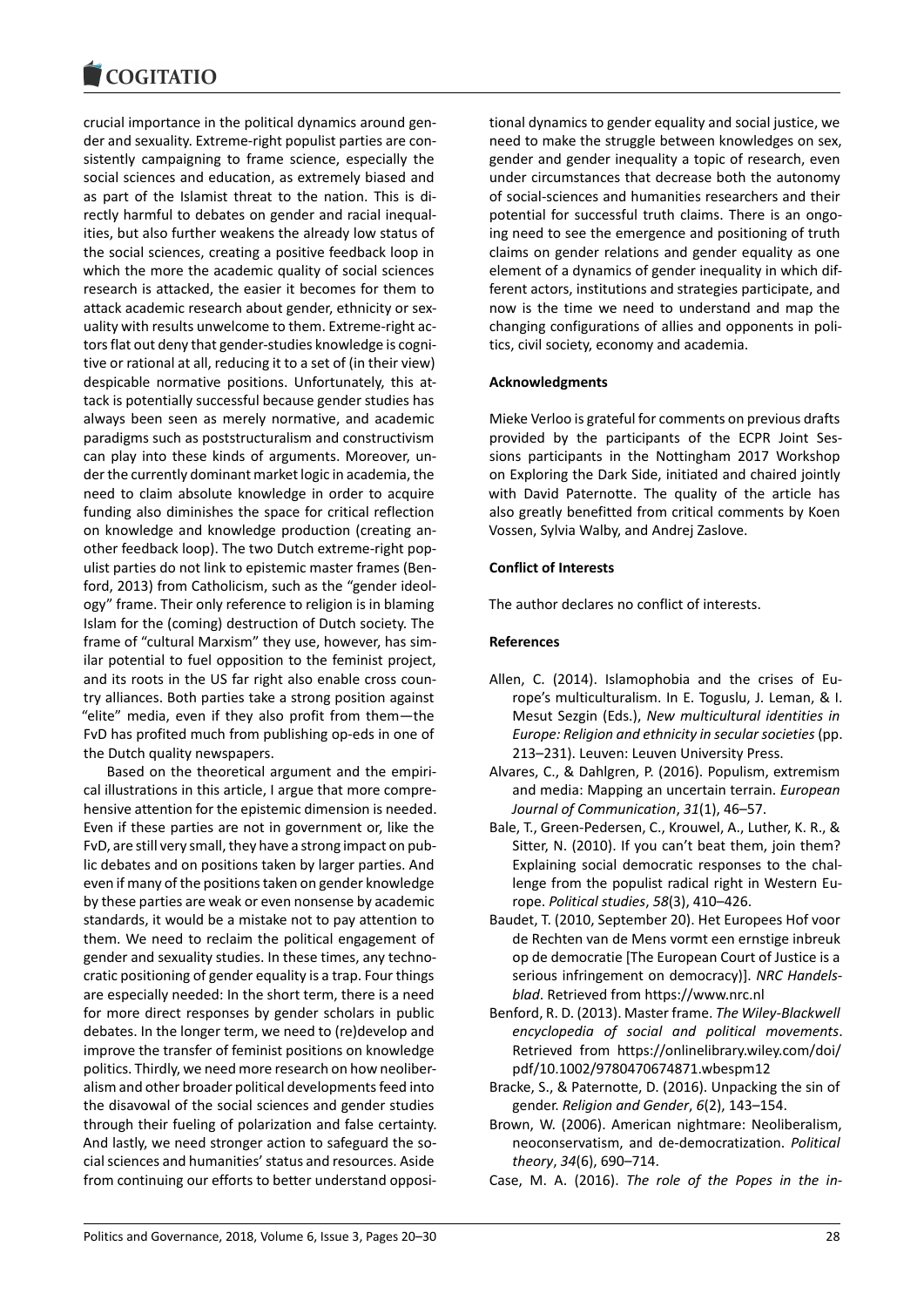*vention of complementarity and the Vatican's anathematization of gender* (Public Law and Legal Theory Working Paper No. 565). Chicago: University of Chicago Law School. Retrieved from https://papers. ssrn.com/sol3/papers.cfm?abstract\_id=274000

- Cavaghan, R. (2017). Bridging rhetoric and practice: New perspectives on barriers to gendered change. *Journal of Women, Politics & Policy*, *38*(1), 42–63.
- Cliteur, P. (2017, August 19). Cultureel marxisten hebben geen rust voordat u bent onderworpen [Cultural Marxists will not rest before you are subjected]. *The Post Online*. Retrieved from http://politiek.tpo.nl/ column/cultureel-marxisten-hebben-geen-rust-voor dat-u-onderworpen-bent
- De Lange, S. L., & Mügge, L. M. (2015). Gender and rightwing populism in the Low Countries: Ideological variations across parties and time. *Patterns of Prejudice*, *49*(1/2), 61–80.
- Disch, L. J., & Hawkesworth, M. E. (Eds.). (2016). *The Oxford handbook of feminist theory*. Oxford: Oxford University Press.
- Ernst, N., Engesser, S., & Esser, F. (2017). Bipolar populism? The use of anti-elitism and people-centrism by Swiss parties on social media. *Swiss Political Science Review*, *23*(3), 253–261.
- Evans, J. (1995). *Feminist theory today: An introduction to second-wave feminism*. London: Sage.
- Farris, S. R. (2012). Femonationalism and the "regular" army of labor called migrant women. *History of the Present*, *2*(2), 184–199.
- Ferree, M. M., & Zippel, K. (2015). Gender equality in the age of academic capitalism: Cassandra and Pollyanna interpret university restructuring. *Social Politics*, *22*(4), 561–584.
- Fraser, N. (1990). *Gender, citizenship and the public sphere: Toward a feminist reconstruction of Habermas*. Paper presented at the "Double Trouble" congress, Utrecht, The Netherlands.
- Giddens, A. (1984). *The constitution of society: Outline of the theory of structuration*. Berkeley, CA: University of California Press.
- Grimm, J., & Saliba, I. (2017). Free research in fearful times: Conceptualizing an index to monitor academic freedom. *Interdisciplinary Political Studies*, *3*(1), 41–75.
- Hendriks, E. (2017, September 5). Er waart een cultuurmarxistisch spook door ons diversiteits debat [A cultural Marxist spectre is haunting our diversity debate]. *NRC*. Retrieved from https://www.nrc.nl
- hooks, b. (1981). *Ain't I a woman: Black women and feminism*. Boston, MA: South End Press.
- Jamin, J. (2014). Cultural Marxism and the Radical Right. In A. Shekhovtsov, P. Jackson (Eds.), *The post-war Anglo-American far right: A special relationship of hate* (pp. 84–103). Basingstoke: Palgrave Macmillan.
- Jasanoff, S. (Ed.). (2004). *States of knowledge: The coproduction of science and the social order*. London: Routledge.
- Köttig, M., Bitzan, R., & Pető, A. (Eds.). (2017). *Gender and far right politics in Europe*. Cham: Palgrave Macmillan.
- Krämer, B. (2014). Media populism: A conceptual clarification and some theses on its effects. *Communication Theory*, *24*(1), 42–60.
- Kuhar, R. (2015). Playing with science: Sexual citizenship and the Roman Catholic Church counter-narratives in Slovenia and Croatia. *Women's Studies International Forum*, *49*, 84–92.
- Kuhar, R., & Paternotte, D. (Eds.). (2017). *Anti-gender campaigns in Europe: Mobilizing against equality*. London: Rowman & Littlefield International, Limited.
- Lombardo, E., Meier, P., & Verloo, M. (Eds.). (2009). *The discursive politics of gender equality: Stretching, bending and policy-making*. New York and London: Routledge.
- Louwerse, T., Otjes, S., & van Vonno, C. (2018). The Dutch parliamentary behaviour dataset. *Acta Politica*, *53*(1), 149–166.
- McLean, J., & Maalsen, S. (2013). Destroying the joint and dying of shame? A geography of revitalised feminism in social media and beyond. *Geographical Research*, *51*(3), 243–256.
- Mouffe, C. (2005). *The return of the political* (Vol. 8). London: Verso.
- Mudde, C. (2007). *Populist radical right parties in Europe*. Cambridge: Cambridge University Press.
- Mudde, C., & Kaltwasser, C. R. (2015). Vox populi or vox masculini? Populism and gender in Northern Europe and South America. *Patterns of Prejudice*, *49*(1/2), 16–36.
- Mueller, J.-W. (2016). *What is populism?* Philadelphia, PA: University of Pennsylvania Press.
- Norocel, O. C. (2011). Constructing radical right populist resistance: Metaphors of heterosexist masculinities and the family question in Sweden. *Norma*, *5*(2), 170–183.
- Oomen, B. M. (2016). A serious case of Strasbourgbashing? An evaluation of the debates on the legitimacy of the European Court of Human Rights in the Netherlands. *The International Journal of Human Rights*, *20*(3), 407–425.
- Partij voor de Vrijheid. (2012). *Verkiezingsprogramma PVV 2012–2017* [Electoral program PVV 2012– 2017]. Retrieved from http://pubnpp.eldoc.ub.rug. nl/FILES/root/verkiezingsprogramma/TK/pvv2012/ PVVTK2012.pdf
- Poggio, B. (2018). Gender politics in academia in the neoliberal age. In J. W. Messerschmidt, M. A. Messner, R. Connell, & P. Yancey Martin (Eds), *Gender reckonings: New social theory and research* (pp. 173–193). New York, NY: New York University Press.
- Pomerantzev, P. (2014). *Nothing is true and everything is possible. The surreal heart of the new Russia*. New York, NY: Public Affairs.
- Portegijs, W., & van den Brakel, M. (2016). *Summary emancipation monitor 2016*. The Hague: SCP.